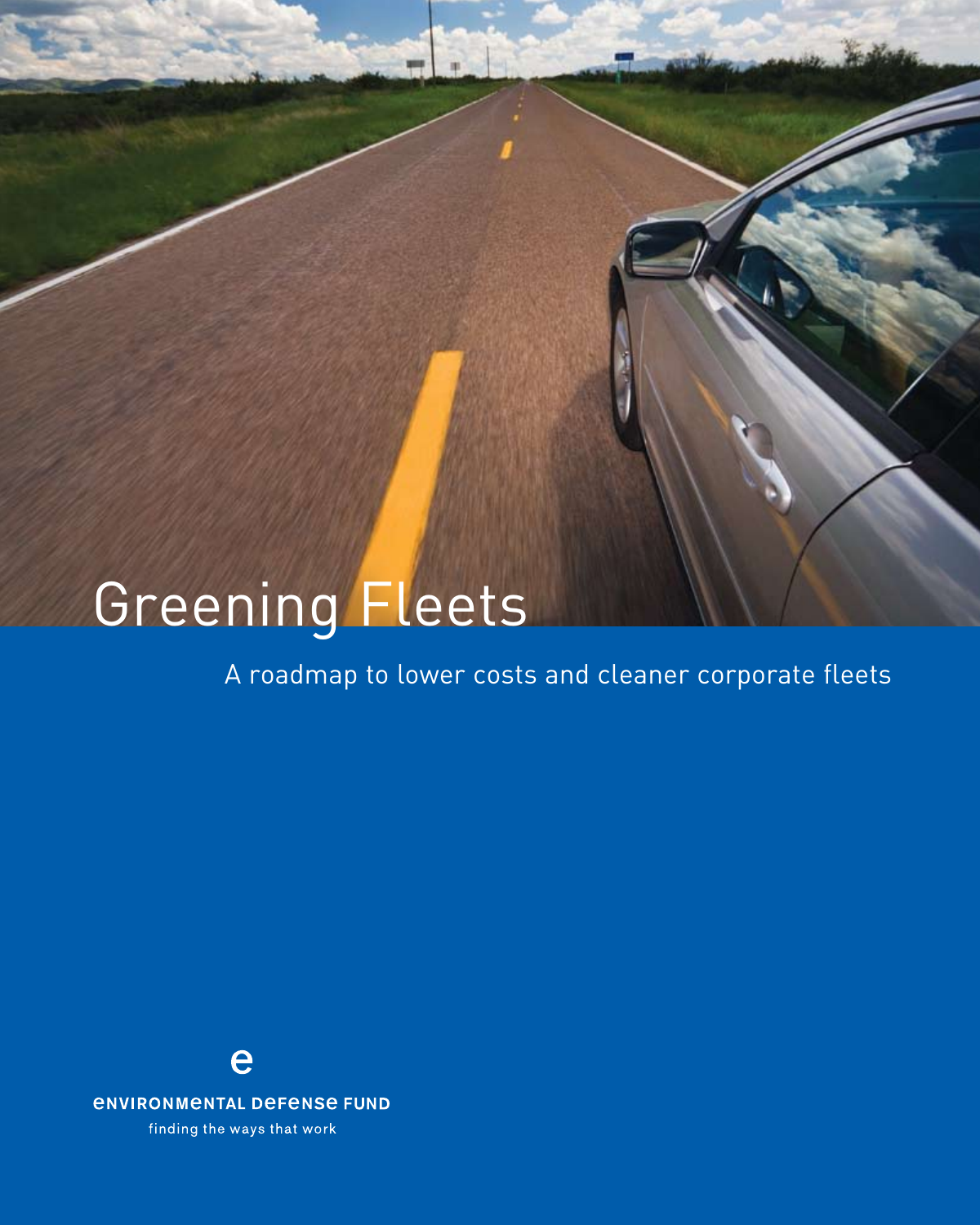# Rising energy costs and climate change are dual challenges facing businesses today.

These challenges are particularly salient for corporate vehicle fleets. Uncertainties loom—from fluctuating fuel costs to future government regulations. At the same time, customers, shareholders and employees are pressuring corporate leaders to help solve global environmental problems.

> Fleet vehicles are driven hard, averaging nearly double the mileage, fuel consumption and emissions of personal vehicles. As a result, fleets are not only expensive to operate but are also a major source of global warming pollution.

However, there are easy, cost-effective ways for fleets to "go green" and reduce their environmental impacts and operating costs at the same time.

This guide presents a proven framework for greening your fleet. Fortune 500 companies, including Abbott, DuPont and Owens Corning, have already implemented this framework and are reaping the benefits. The strategies presented here were created by a partnership between Environmental Defense Fund, a leading national nonprofit organization, and PHH Arval, one of the world's largest fleet management services providers. In its first year, over a dozen companies and 60,000 vehicles benefited from the program.

# For more information, visit edf.org/greenfleet or email greenfleet**@**edf.org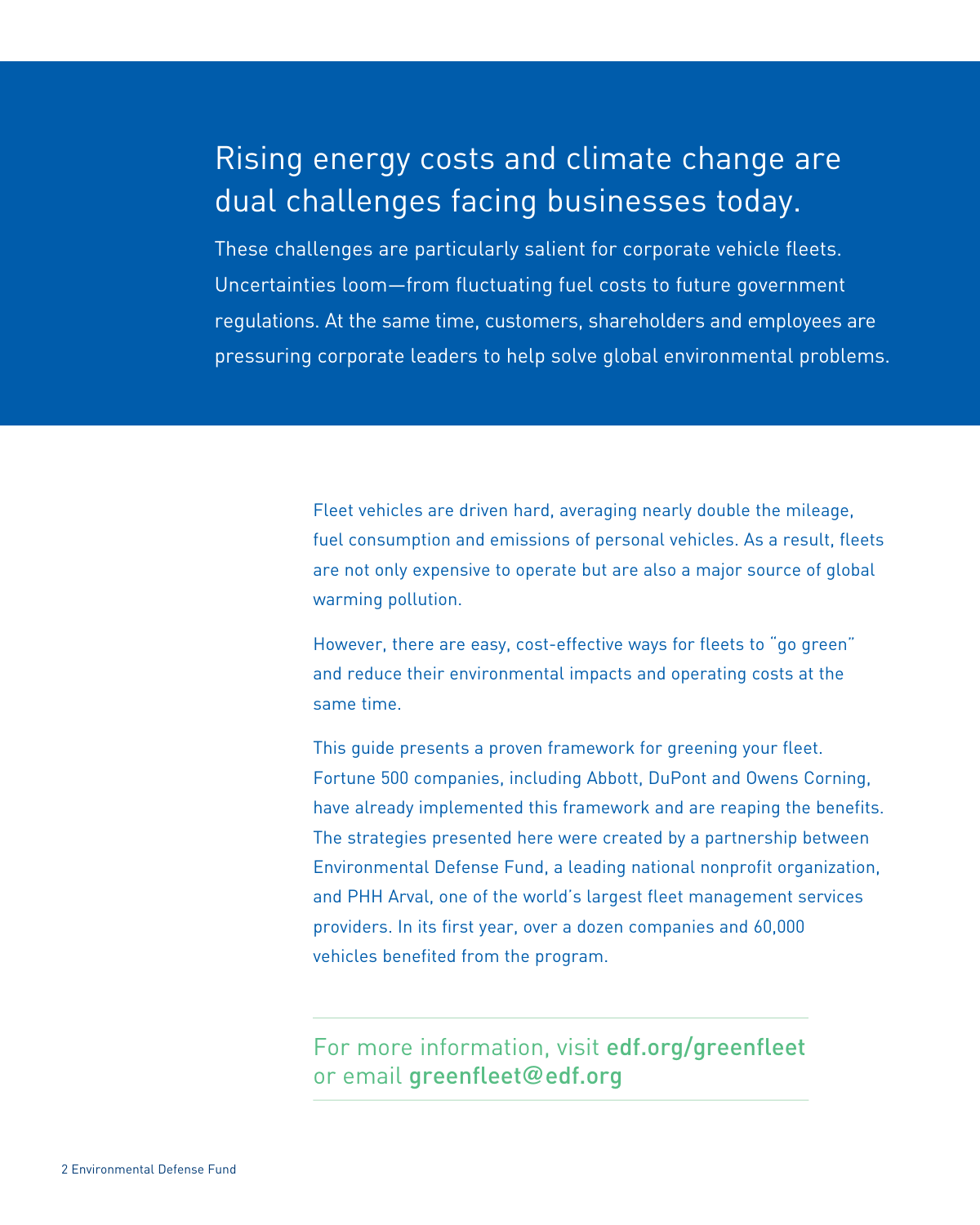

# The Benefits of a Green Fleet

There are three compelling reasons to adopt a green fleet program for your fleet.

- **Cut operating costs—**By improving efficiency, a greener fleet can significantly reduce lifecycle costs and vulnerability to volatile fuel prices.
- **Reduce greenhouse gas emissions—**Because vehicles are a primary source of greenhouse gas pollution, fleets can represent a large slice of your company's total emissions. Implementing a green fleet program is an immediate and meaningful way to reduce your company's carbon footprint.
- **Improve corporate reputation—With public concerns about climate** change reaching all-time highs, companies are under increasing pressure to set and achieve environmental goals. Green fleet management can provide measurable results—often within the first 12 months—to report to employees, customers and shareholders.

#### **Vehicles and Climate Change**

Global warming is the most pressing environmental challenge we face today. The link to vehicles and fleets is clear. In the U.S., nearly a third of carbon dioxide emissions comes from transportation, and 62% of that comes from cars and light trucks. Despite technological advances, vehicle emissions continue to grow due to the popularity of larger vehicles, higher horsepower engines and increasing vehicle miles traveled.

This is a problem we can solve. With new tools and good information, corporate fleets can reduce global warming pollution, position themselves as good corporate citizens and improve their bottom lines.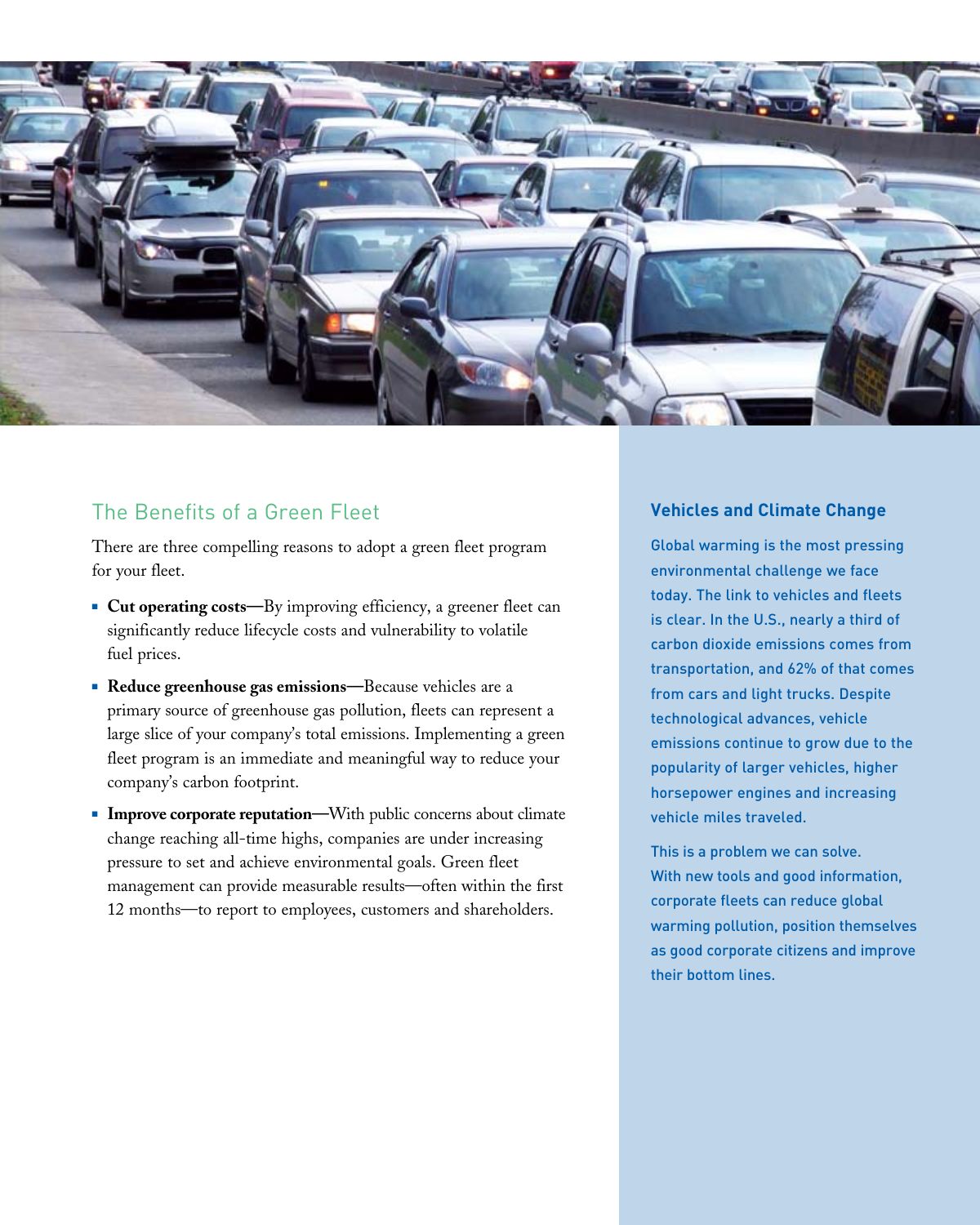The Five Step Green Fleet Framework

Operating a cleaner, greener fleet means more than counting the number of hybrids or alternative fuel vehicles you put on the road. Successful management means actively measuring and reducing your fleet's greenhouse gas emissions over time. There's no need to wait. You can get started today with relatively minor changes vehicle selection, maintenance schedules and driver education—that add up to significant improvements in fuel economy, operating costs and emissions.

This section provides an overview of the five step framework that we developed and road tested with PHH Arval and the leading companies profiled in this guide. You may choose to work through this framework on your own or with your existing fleet services provider. The Environmental Defense Fund website provides additional tools and resources to get you started. Visit edf.org/greenfleet for more information.

## Measure Emissions and Set Goals

Meas<br>The first<br>emission<br>allow ye The first step to developing a greener fleet is to understand your fleet's current greenhouse gas emissions. "What gets measured gets managed" holds true for emissions as well. Simple calculations allow you to track greenhouse gas emissions based on fuel consumption.

- <sup>n</sup> Create a baseline—Establish a greenhouse gas baseline for your fleet by collecting fuel consumption data. If available, we suggest reviewing data from the past few years to identify any unusual trends in fuel consumption and therefore, emissions. Since each gallon of gasoline you burn releases approximately 19.5 pounds of carbon dioxide (CO2), you can use fuel consumption data to generate the greenhouse gas baseline for your fleet—the starting point from which to measure future reductions in fuel consumption and emissions.
- <sup>n</sup> Develop a goal—Based on your current operations, strategies to increase fuel economy (discussed in the following sections) and corporate objectives, establish aggressive, but achievable emissions reduction goals and timelines for your fleet.
- <sup>n</sup> Report progress—Moving forward, track annual fuel consumption and emissions. Measure and report these against your baseline.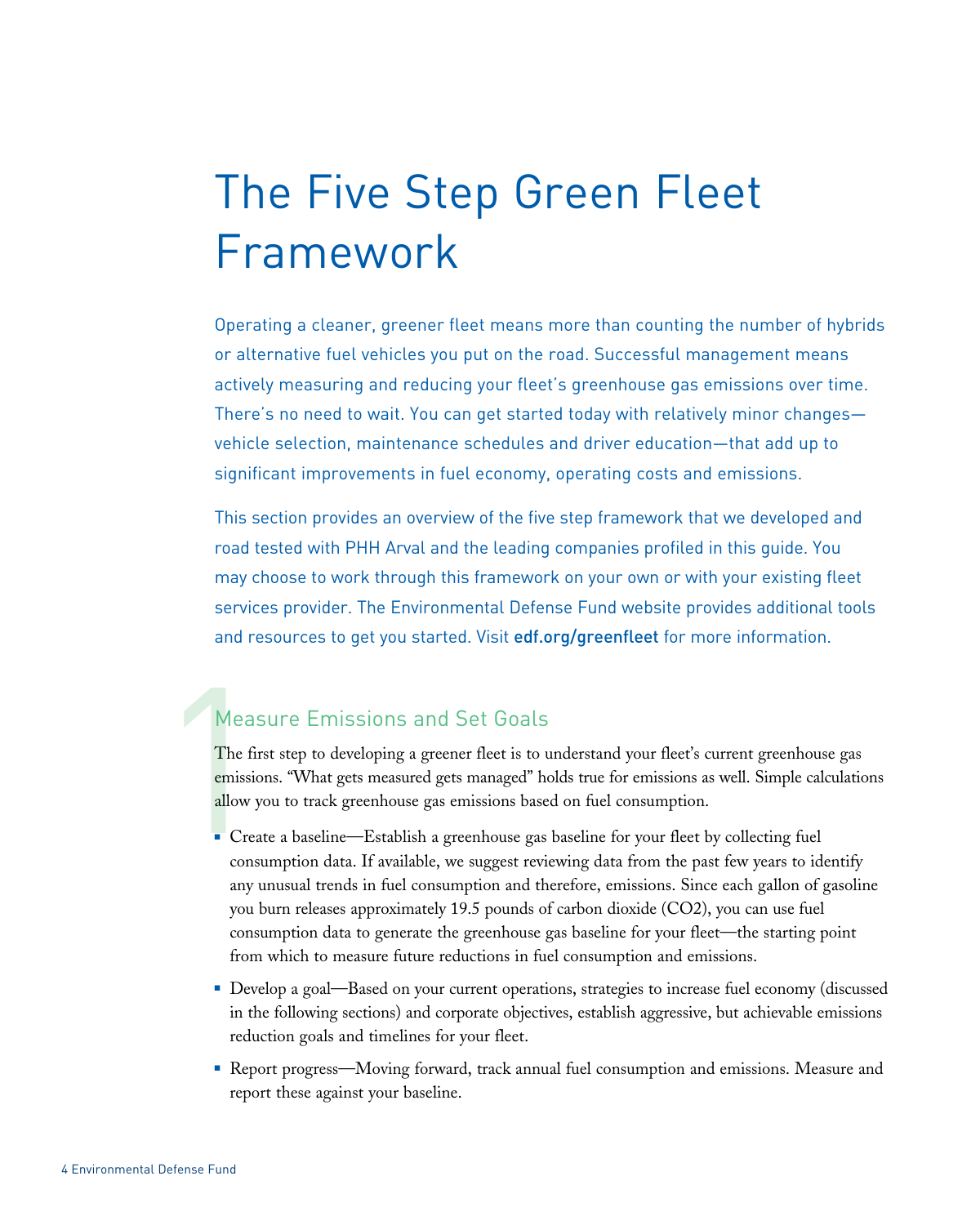

#### Abbott (North suburban Chicago, IL)

Abbott, a leading health care company, was the first to test drive this framework. To encourage employees to switch to more efficient vehicles, Abbott offered incentives such as satellite radios and sunroofs and educated drivers about the impacts of their choices. About 20% of Abbott's drivers have voluntarily switched to more efficient vehicles. In addition, Abbott committed to go "carbon neutral" with its U.S. fleet by purchasing carbon offsets.

Fuel economy: 4.4% increase GHG emissions: 4.2% decrease Operating costs: 4.1% decrease

# **Improve Vehicle Selection**

Improve<br>The most in<br>the fleet. Re<br>and financial<br>your fleet. The most important environmental decision a fleet manager makes is which vehicles to have in the fleet. Relatively minor changes in vehicle selection can result in significant environmental and financial—benefits over time. Consider the following strategies when choosing vehicles for your fleet.

- **Example 1** Select the right size—Analyze the operational needs of the fleet and eliminate excess vehicles. Match the duty requirements with the appropriate class and size vehicles. Special features, such as 4-wheel drive and 6- or 8-cylinder engines can increase costs and emissions.
- **Choose "best in class"—Select vehicles with the highest fuel efficiency in their class that meet** your organization's price and performance needs.
- <sup>n</sup> Evaluate total lifecycle costs—Make vehicle selections based on costs over the full life of the vehicle, including acquisition, fuel consumption, depreciation and resale.
- Use incentives—Consider offering employees popular driver-paid options such as interior upgrades, sunroofs and satellite radio as incentives to select more cost-effective, efficient vehicles.

# Improve Vehicle Use

The way a vehicle is driven and maintained affects operating cost, fuel economy and greenhouse gas emissions. A few actions in this area can yield significant savings.

- Improve<br>The way a v<br>gas emission<br>Educate (miles. Sp<br>increase f <sup>n</sup> Educate drivers—Teach your drivers how to be more efficient on the road and drive fewer miles. Speeding, coupled with rapid acceleration and deceleration, for instance, can significantly increase fuel consumption. Idling is another avoidable culprit—ten seconds of idling uses more fuel than re-starting the engine.
	- <sup>n</sup> Improve maintenance—Ramp up your vehicle maintenance program. Regular oil changes,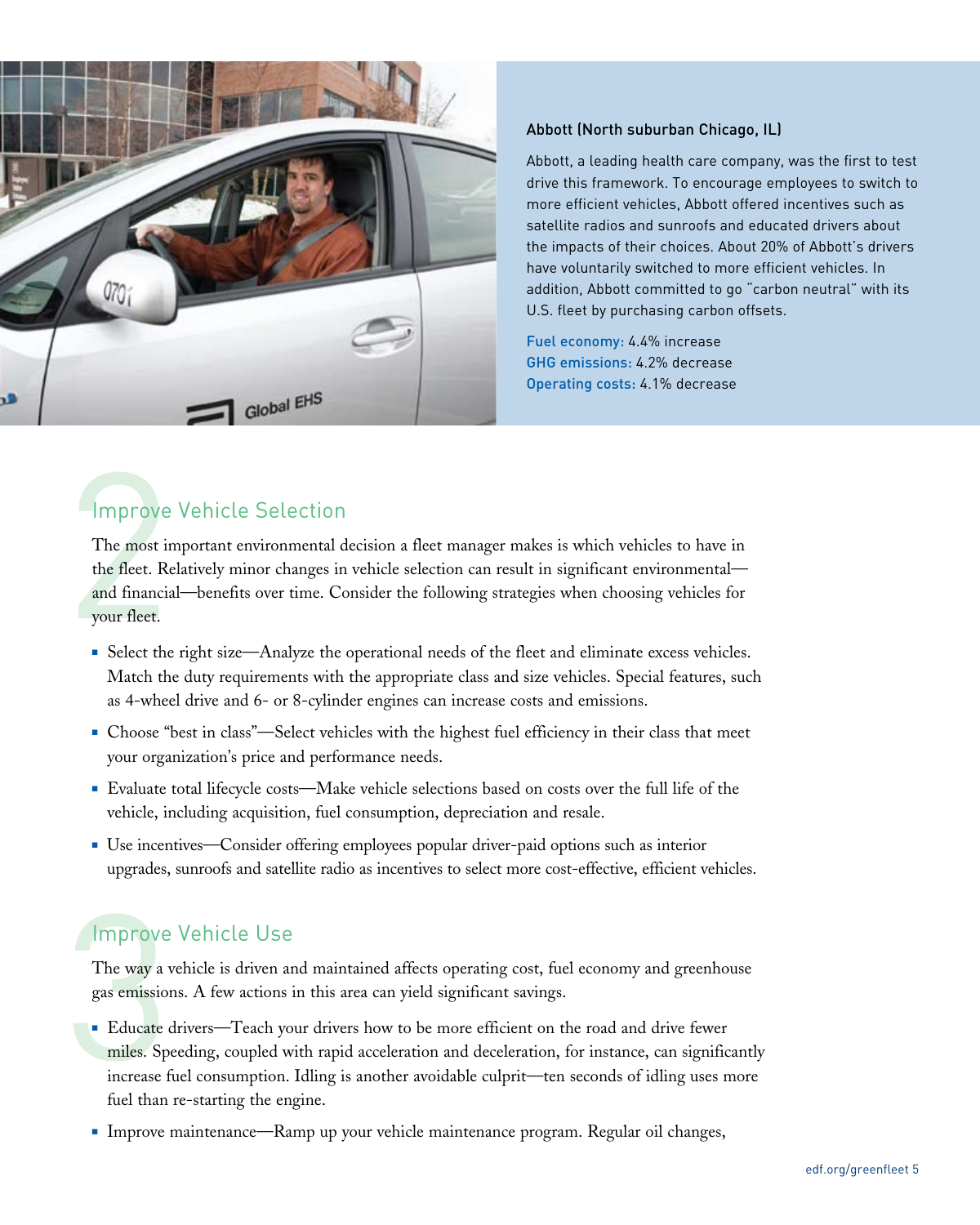#### Owens Corning (Toledo, OH)

Owens Corning, a world leader in building materials systems and composite solutions, began implementing this framework in 2007. To date, the company has eliminated its least efficient vehicle, "right sized" trucks and SUVs, and incorporated more 4-cylinder vehicles to decrease costs and emissions.

> Fuel economy: 18.0% increase GHG emissions: 15.8% decrease Operating costs: 8.0% decrease



proper tire inflation and other preventive maintenance practices increase fuel efficiency. A dirty air filter can reduce fuel efficiency by 10%, causing higher emissions.

Incorporate technology—Take advantage of new technology, such as routing software, GPS systems and fuel management software to maximize efficiency. New telematics products allow for real time monitoring and data collection that can increase safety, reduce idling, cut fuel consumption and decrease emissions.

#### Consider Carbon Offsets

Consi<br>
Of cour<br>
gas emi<br>
high qu<br>
In most<br>
A carbo<br>
or storing Of course, even after implementing a green fleet program, your fleet will still produce greenhouse gas emissions—though at reduced levels. However, by investing savings from lower fuel costs in high quality carbon offset projects, you can effectively "zero-out" your fleet's greenhouse gas impact. In most cases, the cost of the offsets will be a good deal lower than the fleet savings you earn.

A carbon offset counterbalances the impact of a company's greenhouse gas emissions by avoiding or storing an equal amount of pollution, often at another site. The idea is that for every ton of emissions "put into" the atmosphere, one ton is "taken out" elsewhere. Since climate change is a global problem, paying for an emission reduction that occurs anywhere in the world helps solve the problem. In essence, by investing in credible offset projects, companies can operate a fleet that has no net global warming impact.

Follow these guidelines in purchasing offsets: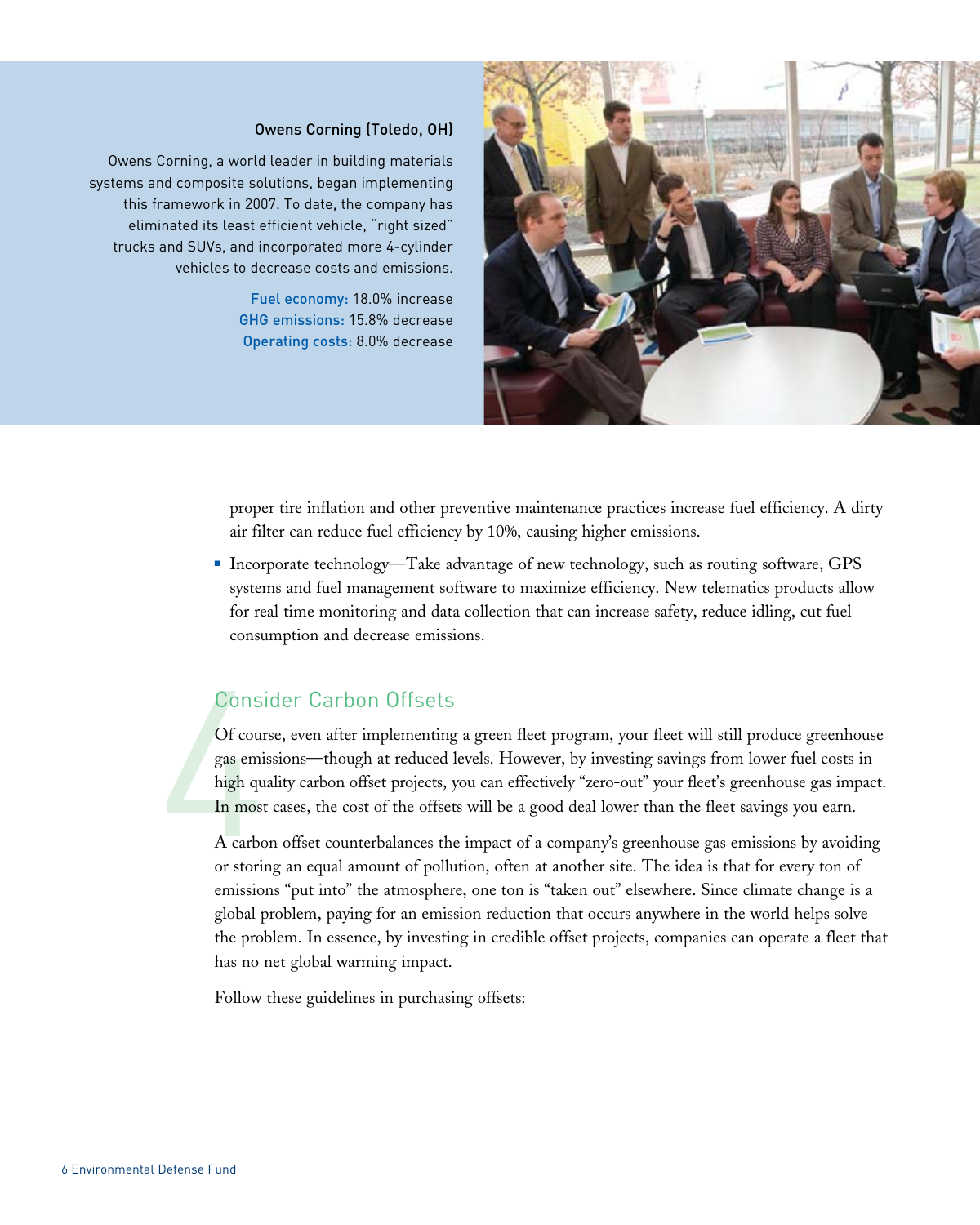#### Infinity Property and Casualty Corporation (Birmingham, AL)

Infinity, a leading personal auto insurer, became the first company to operate a climate neutral fleet. It did so by replacing the Jeep Liberty with the Jeep Compass and offsetting the remainder of its emissions by investing in a project that reduces methane emissions on California dairy farms.

Fuel economy: 22.0% increase GHG emissions: 13.0% decrease Operating costs: 10.0% decrease

#### The Co-operators Group Ltd. (Ontario, Canada)

The Co-operators, the leading Canadian-owned multiproduct insurance company, applied this framework as part of its sustainability plan. To reduce emissions, it set a new fuel economy requirement for fleet vehicles. The Co-operators also gave all drivers the option of selecting a hybrid vehicle and restricted the ordering of new trucks, vans and 8-cylinder vehicles.

Fuel economy: 21.1% increase GHG emissions: 20.5% decrease Operating costs: No change

- <sup>n</sup> Understand offsets and priorities—Before purchasing offsets, companies should understand how offsets work and how they can help support strategic business goals.
- **Determine your purchase size—Calculate the greenhouse gas emissions for your fleet based on** annual fuel usage. To make your fleet "climate neutral," your offset purchase must be equivalent to your remaining carbon emissions.
- <sup>n</sup> Review and evaluate available options—Offset quality is an important consideration. Because standards within the offset market are still developing, not all offsets have the same environmental value, which can complicate purchasing decisions. Until uniform standards are established, buy only from trusted suppliers who verify that their offsets meet rigorous criteria. Examples of high quality offsets can be found on our website at **edf.org/offsets**.

## Report Progress

Report F<br>Now that y<br>including ye<br>fleet progra<br>Leaders, the<br>to investors<br>social respo Now that you know you can track your fleet's fuel use and emissions, share the information including your successes—with employees, shareholders and the public. Data from your green fleet program can help fulfill reporting needs for your company in programs such as EPA Climate Leaders, the Carbon Disclosure Project and new carbon registries, that are of increasing interest to investors. Make sure your progress in reducing fleet emissions is mentioned in your company's social responsibility or annual report.